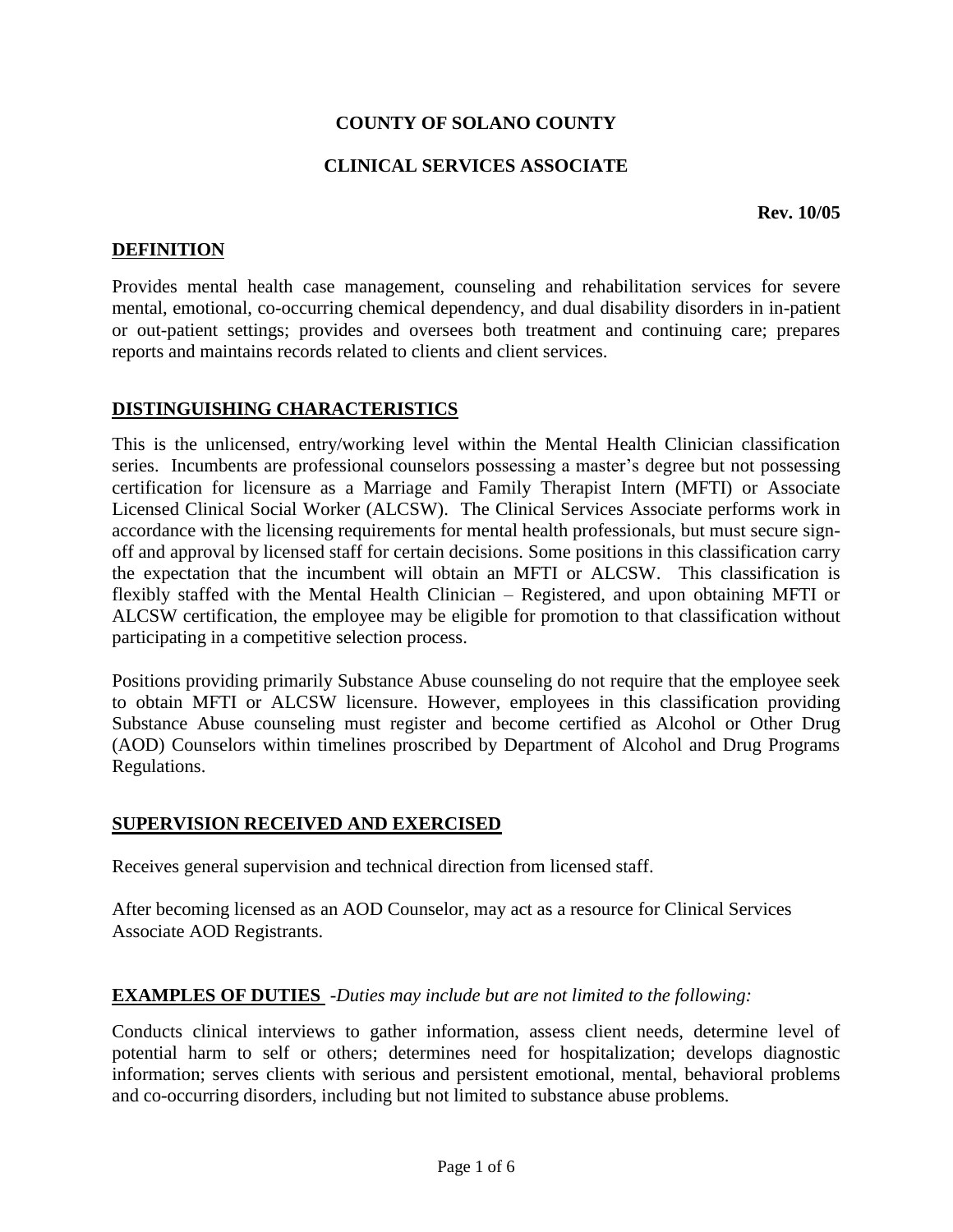Performs crisis intervention; assists in the triage of clients, coordinates with other treatment staff including physicians, and evaluates the need for involuntary hold applications.

Prepares assessment and provisional diagnosis of acute and persistent mental illness, substance abuse, and other mental, emotional or behavioral disorders.

Develops for approval and implements written treatment plans with goals and objectives; designs and implements behavioral and treatment contracts for clients with difficult clinical issues and substance abuse.

Provides individual and group counseling and non-medical psychotherapy, for clients with clinical issues, such as treatment and medication compliance, depression, substance abuse, etc.; leads and facilitates counseling groups with focus on special rehabilitation issues including communication and social interactions; may act as co-leader in clinical treatment groups with a licensed or waivered professional.

Uses established counseling methods and procedures for client assessment, planning and implementation of treatment and service plans, and non-medical psychotherapy, within the limits of a non-licensed mental health counselor.

Provides case management services to mentally ill clients including out-of-home placements; determines suitability of treatment facilities or prospective foster parents based upon analysis of individual psycho-social needs.

Prepares reports and correspondence and maintains a variety of documentation, such as charting observed behaviors, treatment plan objectives, progress reports, discharge summaries, incident reports, and other data.

Drafts for approval legally required documents, temporary conservator ship applications, 72-hour involuntary detention, and fourteen-day holds; assists clients with paperwork and enrollment procedures for various treatment and social support programs.

Attends and participates in a variety of internal and external meetings such as daily treatment team report, clinical meetings, interdisciplinary case conferences, inter-agency meetings, etc.

Coordinates with caseworkers, probation officers, community and support services, and appropriate referrals for clients upon discharge; works with other agencies to obtain information, coordinate services, determine appropriate venue for service, provide training about mental illness, and related matters.

When certified through a "Management of Assaultive Behavior" course, may assist with physically controlling and containing violent and/or combative clients in maintaining safety and security of facilities.

May operate vehicles to transport clients between facilities or to perform field duties of monitoring service provision, working with clients or clients at other sites, and/or to coordinate with other agencies.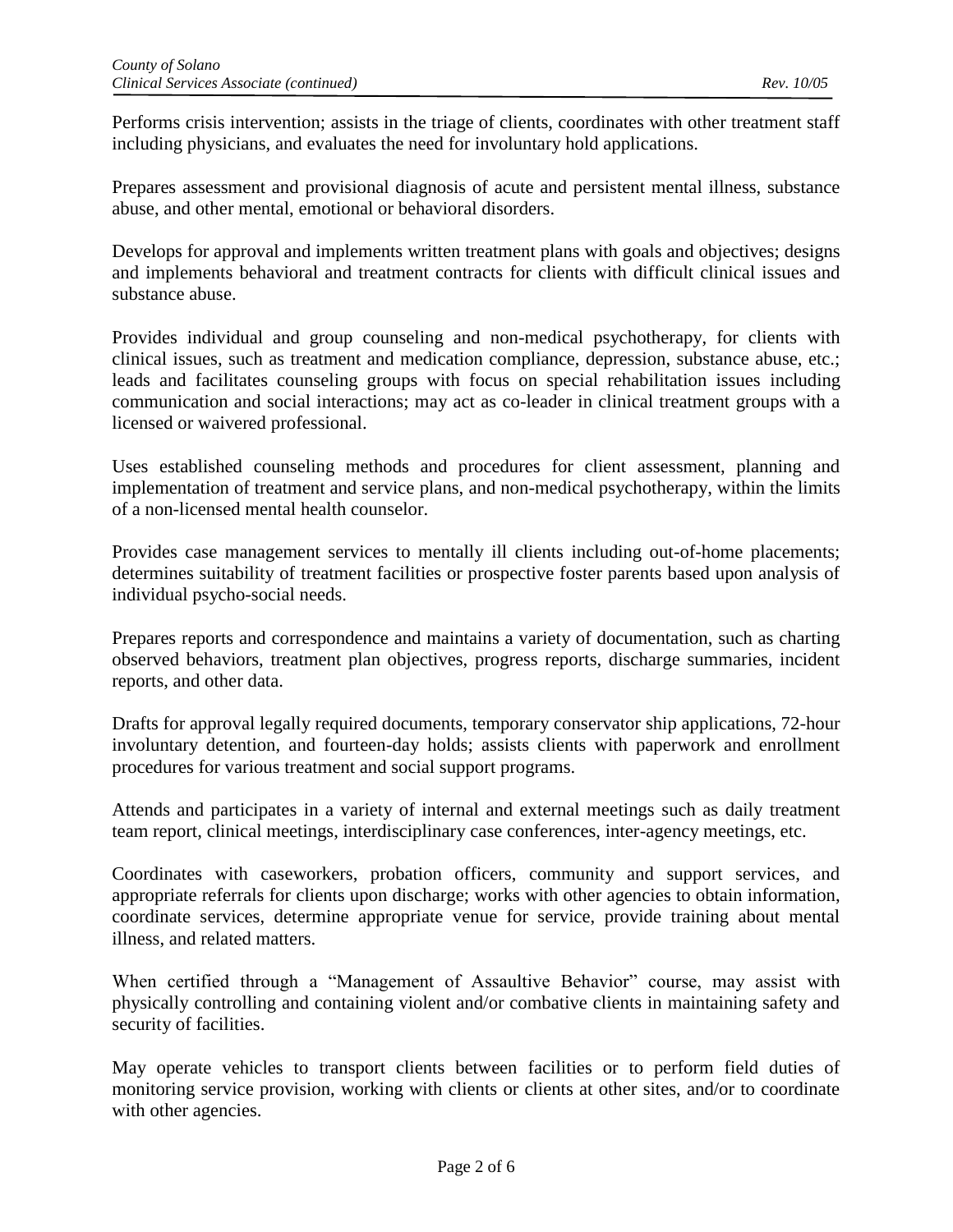# **JOB RELATED AND ESSENTIAL QUALIFICATIONS**

### **Knowledge of:**

Stages of normal and abnormal human development including children, adults and older adults.

The principles, practices, techniques, trends and literature of clinical interviewing, casework, diagnosis, and assessment.

Theories, principles and techniques of individual and group psychotherapy.

Psychological, physical, and social aspects of mental disorders, chemical dependency, and recovery.

Theories of human behavior and personality and techniques of evaluating and modifying human behavior.

Planning, development and implementation of comprehensive treatment plans.

Federal, State and local laws, codes and regulations governing mental health and substance abuse treatment.

Services and activities of public and private health and welfare agencies including referral sources and community resources.

Basic techniques of supervision and training.

Use of automated equipment and standard office support applications software related to the work.

Impact of cultural, gender, or socio-economic status on manifestations of emotional distress and mental illness.

Strength based consumer/family focused partnership service delivery models.

#### **Ability to:**

Conduct accurate and thorough assessments of client status, history, danger to self and others, progress, chemical dependency, and related mental health information.

Prepare diagnostic impressions and evaluations of mental and emotional disorders.

Conduct clinical interviews.

Formulate, implement and monitor treatment plans.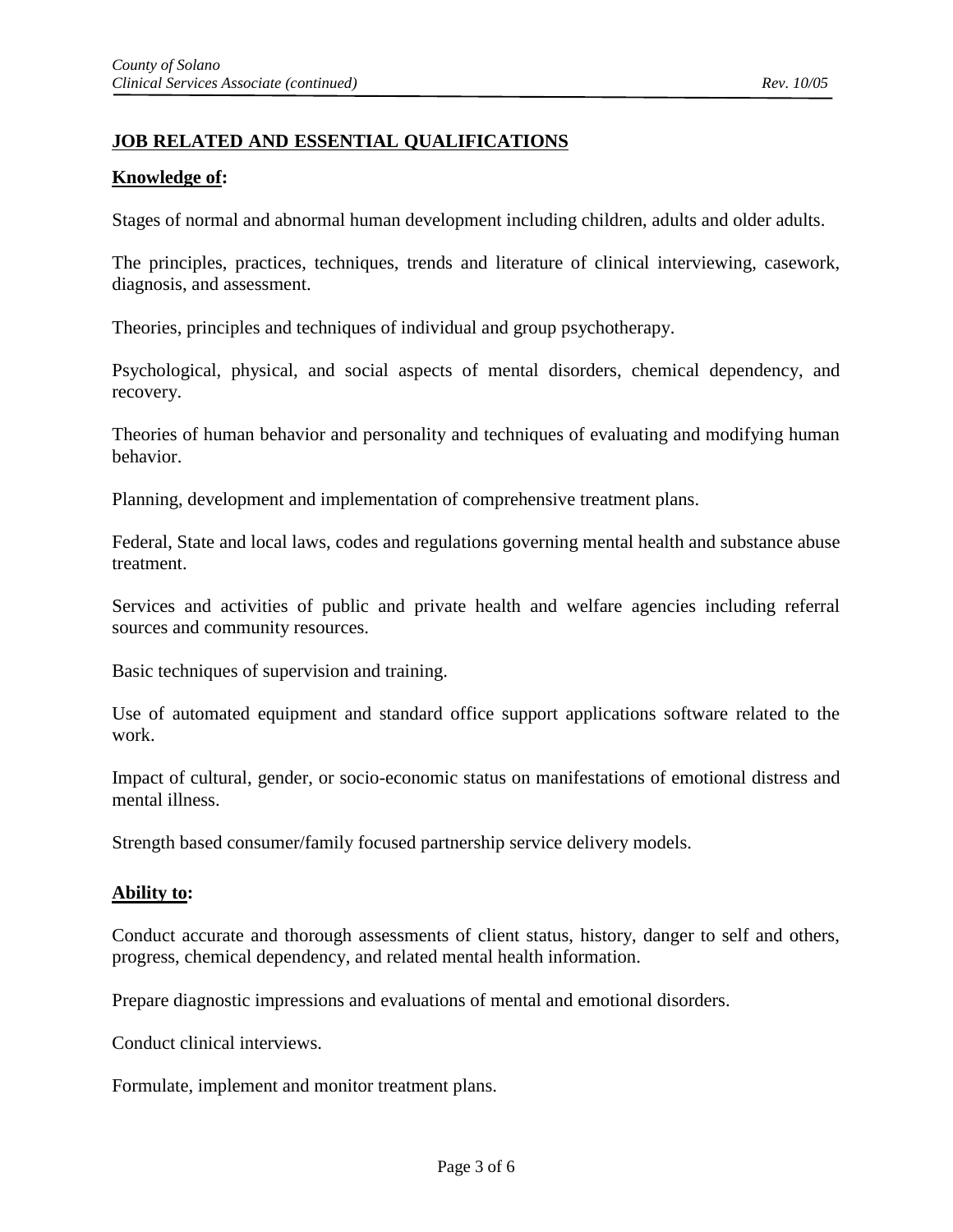Conduct group and individual counseling and rehabilitative counseling under supervision of licensed professional.

Make referrals to other providers of mental health services.

Respond appropriately in crisis situations.

Understand, interpret and apply complex mental health technical materials and applicable laws, codes and regulations.

Prepare complex and detailed reports and records.

Communicate and interact in situations requiring instructional, persuasive, consultative, counseling and motivational skills in both an oral and written manner.

Provide training, guidance and consultation to other staff.

Assist in physically controlling and/or restraining violent and/or combative clients.

Work effectively with clients of various ages and socio-economic and cultural groups including those with physical and/or emotional problems.

Establish and maintain professional relationships with clients, children, representatives or the community served, employees of County departments and other agencies and the public.

### **EDUCATION AND EXPERIENCE**

#### **Experience:**

No experience required

#### **Education/Training:**

Possession of a Master's degree in social work, counseling, psychology or a related field of study which would qualify for approval by the California State Board of Behavioral Science Examiners as a registered Marriage Family Therapist Intern or Associate Licensed Clinical Social Worker.

A Bachelor's degree in social work, counseling, psychology or a related field of study and two years of experience performing counseling or rehabilitative services for mentally, emotionally and/or chemically dependent clients may be substituted for a Master's degree.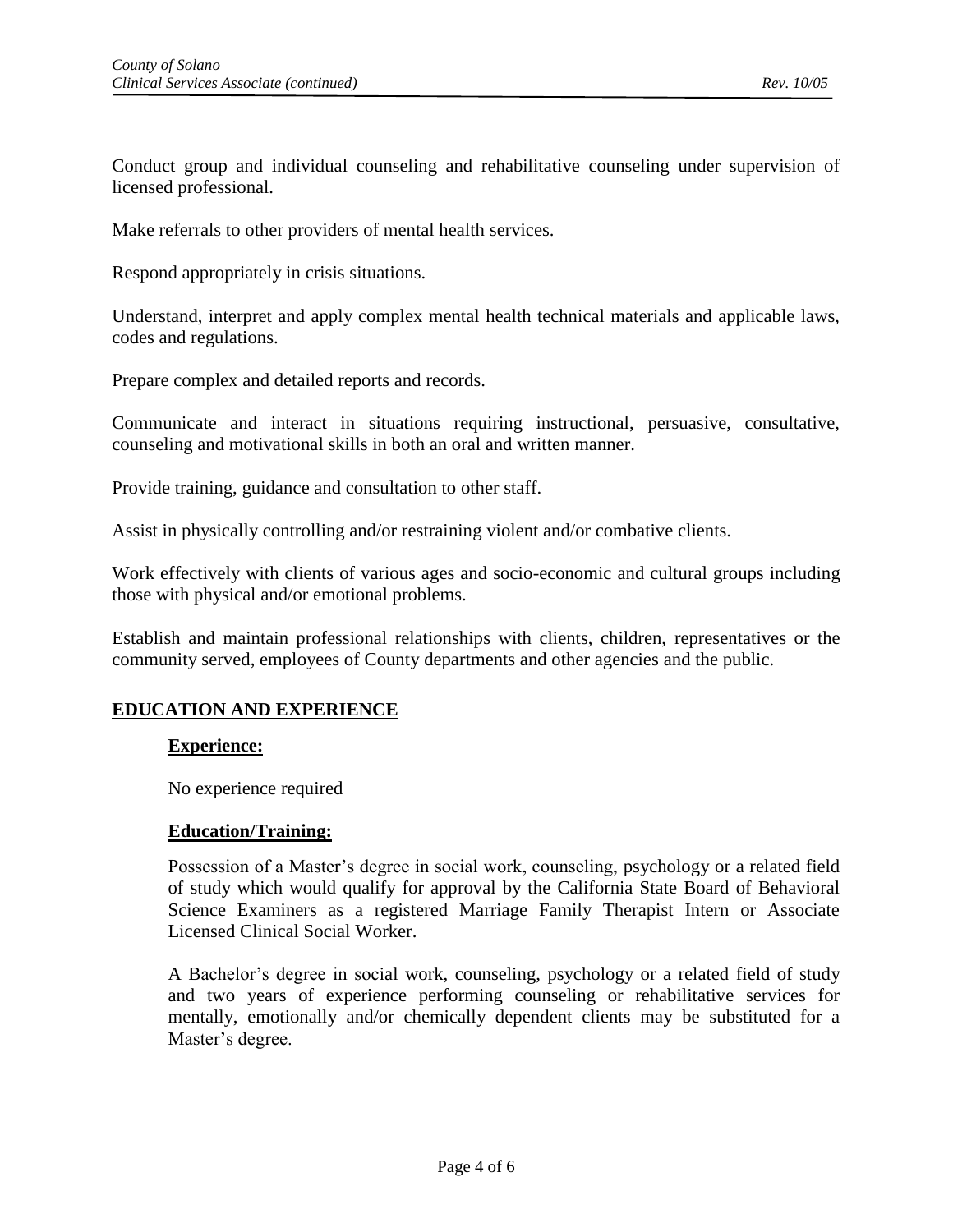# **SPECIAL REQUIREMENTS**

**Certification:** By October 1, 2005 or within six (6) months of hire, whichever is later, all nonlicensed or non-certified employees providing counseling services in an Alcohol and Other Drug (AOD) program must be registered to obtain certification as an AOD counselor with a certifying organization approved by the Department of Alcohol and Drug Programs. Registrants shall complete certification as an AOD counselor within five (5) years of the date of registration.

**Note:** Failure to obtain such required license within the legally specified timelines shall result in termination or reassignment, if such a vacancy exists and the incumbent meets the minimum requirements for the vacant position. (Such action will be taken in accordance with Civil Service Commission rules).

**Driver's License:** Possession of, or ability to obtain, a valid California Class C Driver's License may be required at the time of appointment. Loss of the Class C Driver's License is a cause for discipline. Individuals who do not meet this driver's license requirement due to a physical disability will be considered for accommodation on a case-by-case basis.

**Assignment Requirements:** Some positions in these classes may require work in an out-station location or in a setting with other professionals integrated as a team.

## **SUPPLEMENTAL INFORMATION**

**Travel:** Independent travel may be required to various work sites and client residences.

**Background Investigation:** Candidates for some positions in this class will be required to pass a background investigation in accordance with applicable law, regulation, and/or policy.

**Compliance Agreements:** Selectees for employment must, as a condition of employment, sign a statement agreeing to comply with mandatory child and elder abuse reporting, drug free workforce, and confidentiality.

## **TYPICAL PHYSICAL REQUIREMENTS**

Sit for extended periods; frequently stand and walk; sufficient manual dexterity to perform repetitive motion in various duties such as: keyboarding, writing, filing, reaching and grasping above shoulder level; normal eye-hand coordination; body strength sufficient to lift and carry case files; corrected vision to normal range to read fine print and computer screen; corrected hearing to speak and hear sufficiently to communicate clearly over the telephone and in person; ability to use office equipment including telephones, calculators, copiers, facsimile, computers, and other related peripheral equipment such as printers and scanners. Some assignments may require strength to lift and move clients with appropriate assistance and color vision to distinguish medications and laboratory results.